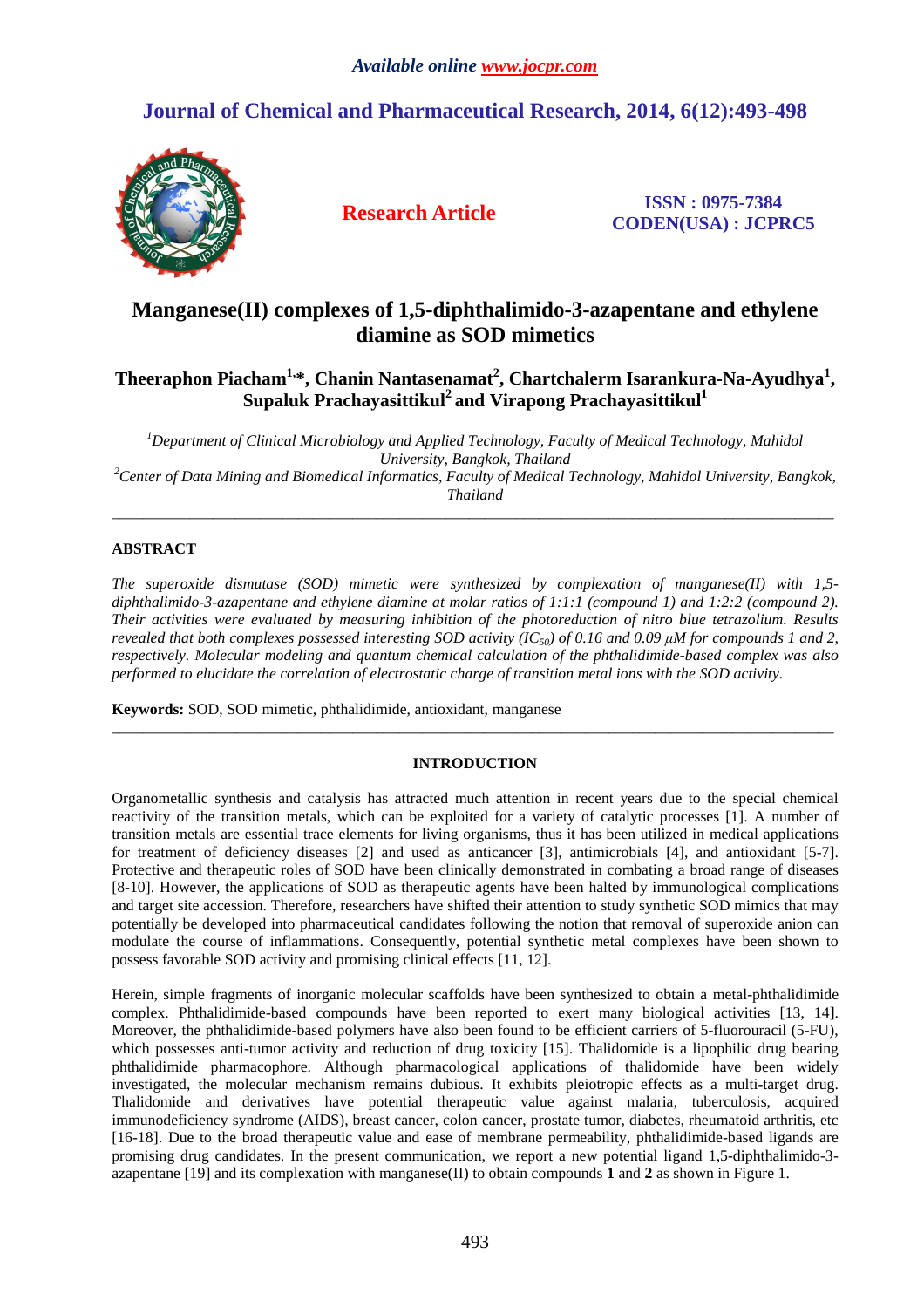

*\_\_\_\_\_\_\_\_\_\_\_\_\_\_\_\_\_\_\_\_\_\_\_\_\_\_\_\_\_\_\_\_\_\_\_\_\_\_\_\_\_\_\_\_\_\_\_\_\_\_\_\_\_\_\_\_\_\_\_\_\_\_\_\_\_\_\_\_\_\_\_\_\_\_\_\_\_\_*

**Figure 1. Compounds 1 and 2. (1) 1,5-diphthalimido-3-azapentane- MnCl2-ethylene diamine complex (1:1:1 eq). (2) 1,5-diphthalimido-3 azapentane-(MnCl2)2-(ethylene-diamine) 2 complex (1:2:2 eq)** 

# **EXPERIMENTAL SECTION**

#### *Reagents*

Diethylenetriamine, phthalic anhydride, ethylene diamine, manganese chloride, Superoxide dismutase, nitro blue tetrazolium (NBT), L-methionine, Triton X 100, riboflavin were purchased from Sigma-Aldrich. All solvents were of analytical or HPLC grade.

#### *Synthesis of the metal complexes*

Ligand synthesis: The ligand was synthesized by adding dropwise of diethylenetriamine (27 mL, 0.25 mol) to 74 g (0.5 mol) of phthalic anhydride with vigorous stirring at 180˚C. Steam which developed from the reaction was removed. The temperature was kept at 180 ˚C until solidification of the reaction mixture. Crystallization from xylene afforded 1,5-diphthalimido-3-azapentane: Characterization for Ligand (L) 'H NMR (CDC1<sub>3</sub>,)  $\delta$  2.25 (br s, 1H), 2.95 (t, 4H), 3.75 (t, 4H), 7.65 (s, 8H). IR(KBr) ν 3459.9 (br, NH), 2941.9(CH), 1771.8(w, CO), 1714.6(s, CO), 1465.6, 1436.2, 1396.7, 1047.1(C-N), 720.0 cm<sup>-1</sup>.

Synthesis of **1** and **2**: The 1,5-diphthalimido-3-azapentane ethylene diamine-manganese complex was synthesized by dissolving 1,5-diphthalimido-3-azapentane (0.364 g, 1 mmol) in methanol (14 mL) followed by heating to homogenize the solution at 60 °C. Manganese chloride (0.125 g, 1 mmol) in methanol (1 mL) was added to the solution and stirred for 30 min. Ethylene diamine (0.067 mL, 1 mmol) was added to the prepared solution mixture and stirred for 1 h at 60˚C. After incubation, solvent was removed under vacuum to give dark-brown products.

IR spectra 1: IR(Neat) ν 3382.1(br, NH), 3080(CH), 1771.6(w, CO), 1711.1(s, CO), 1633.7, 1556.1, 1398.3,  $1017.7(C-N)$ , 720.6 cm<sup>-1</sup>

IR spectra 2: IR(KBr) ν 3420.5(br, NH), 3080(CH), 1772.8(w, CO), 1708(s, CO), 1635.9, 1438.2, 1399.7, 1034(C-N),  $\bar{7}22.5$  cm<sup>-1</sup>.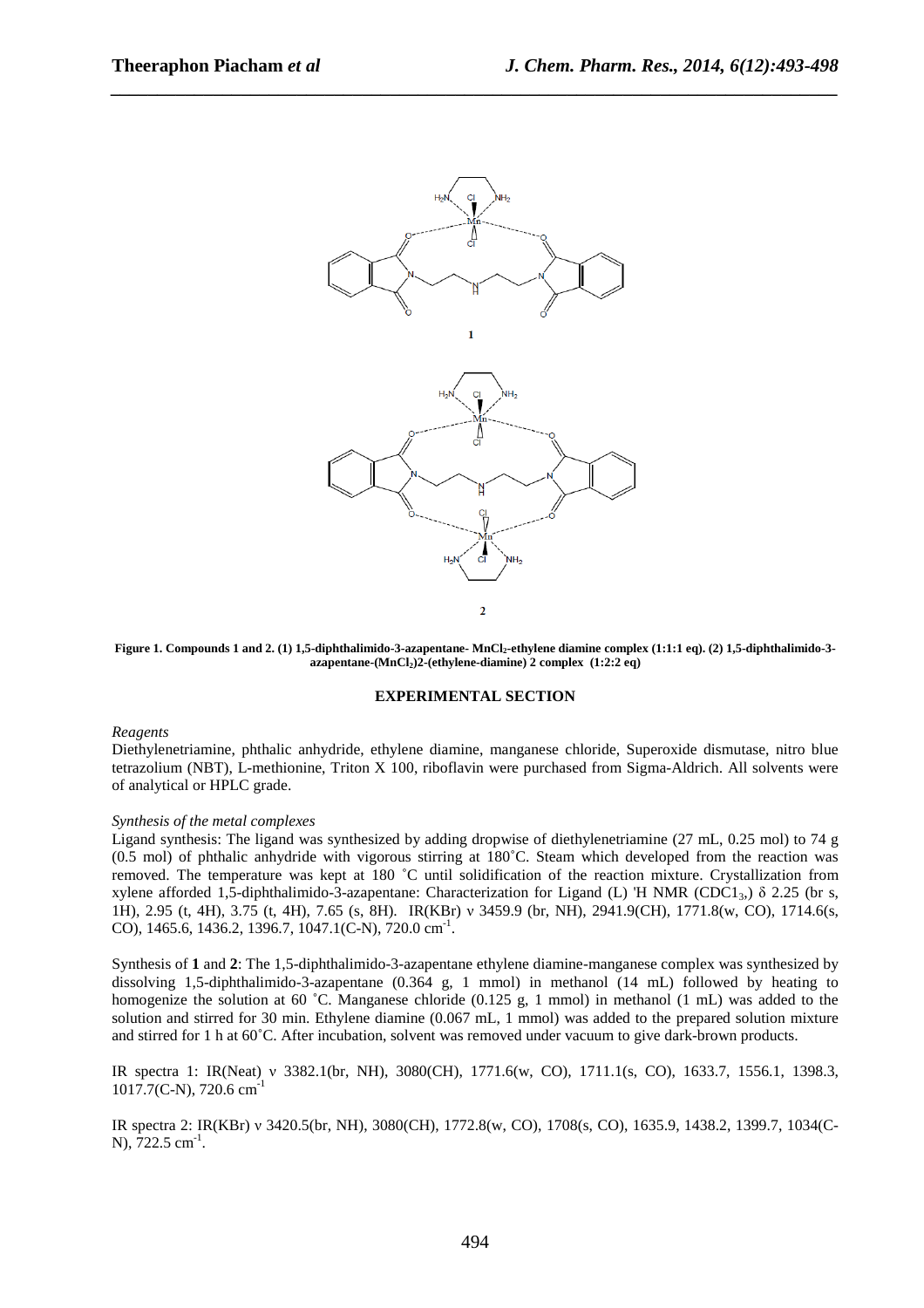#### *Catalysis of superoxide dismutation*

The 1 and 2 complexes were tested for SOD activity using previously described method [20-22]. The SOD activity of manganese complex was assayed by measuring the inhibition of the photoreduction of nitro blue tetrazolium (NBT). A stock assay solution was prepared by mixing 27 mL of HEPES buffer (50 mM, pH 7.8), 1.5 mL of Lmethionine (30 mg mL<sup>-1</sup>), 1 mL of NBT (1.41 mg mL<sup>-1</sup>) and 750 µL of Triton X-100 (1 wt%). To 1 mL of the stock solution in a microcentrifuge tube was added 5 mg of varying amount of 1 and 2 and 10  $\mu$ L riboflavin (44  $\mu$ g mL<sup>-1</sup>). After vortexing, the mixture was illuminated for 7 min under a Classic Tone lamp (60 W) in a light box. Visible absorbance at 550 nm was measured using a standard UV-VIS spectrophotometer. The extent of inhibition for NBT photoreduction was calculated as:  $(Abs_{cont} - Abs)/Abs_{cont} \times Abs_{cont}$  represents the absorbance value at 550 nm obtained from the metal-free ligand (L). In this regard, the SOD activity was inversely related to the amount of formazan formed. The IC<sub>50</sub> values were obtained from the plot of % reduction inhibition versus manganese complex concentration. In a control experiment, metal-free ligand was used to give a background visible absorbance value.

*\_\_\_\_\_\_\_\_\_\_\_\_\_\_\_\_\_\_\_\_\_\_\_\_\_\_\_\_\_\_\_\_\_\_\_\_\_\_\_\_\_\_\_\_\_\_\_\_\_\_\_\_\_\_\_\_\_\_\_\_\_\_\_\_\_\_\_\_\_\_\_\_\_\_\_\_\_\_*

#### *Computational analysis*

The calculations were performed using the quantum chemical software Spartan'04 (Spartan'04, Wavefunction, Inc., Irvine, CA.). Molecular mechanics and semi-empirical PM3 were used to obtain the proposed structure of metal complexes. The geometry of the metal complexes was pre-optimized using Merck Molecular Force Field (MMFF). The structure was then subjected to symmetry optimization and full geometry optimization using the semi-empirical PM3 method. The energies of the highest occupied molecular orbital (HOMO) and the lowest unoccupied molecular orbital (LUMO) were obtained for correlating the electron density distribution to the activity of the metal center and ligand moieties. In addition, electrostatic and Mulliken charges of Mn and dipole moment  $(\mu)$  of the complexes were calculated.

#### **RESULTS AND DISCUSSION**

The manganese complexes were synthesized by treatment of manganese chloride with phthalidimide and ethylene diamine ligands to obtain complexes **1** and **2**. The SOD activities of **1** and **2** were evaluated using previously described method [20-22]. Results revealed SOD activity  $(IC_{50})$  of 120 µg mL-1  $(0.16 \mu M)$  and 71 µg mL-1  $(0.09$ µM) for complexes **1** and **2**, respectively (Fig. 2).



**Figure 2. Inhibition of photoreduction of NBT by increasing the amount of 1 (●) or 2 (○)** 

Interestingly, complex **2** was found to provide SOD activity of nearly two-fold greater than complex **1**. This can be attributed to the fact that complex **2** has two manganese atoms in its structure, therefore, confer electron donating ability to scavenge superoxide anions (Fig. 3).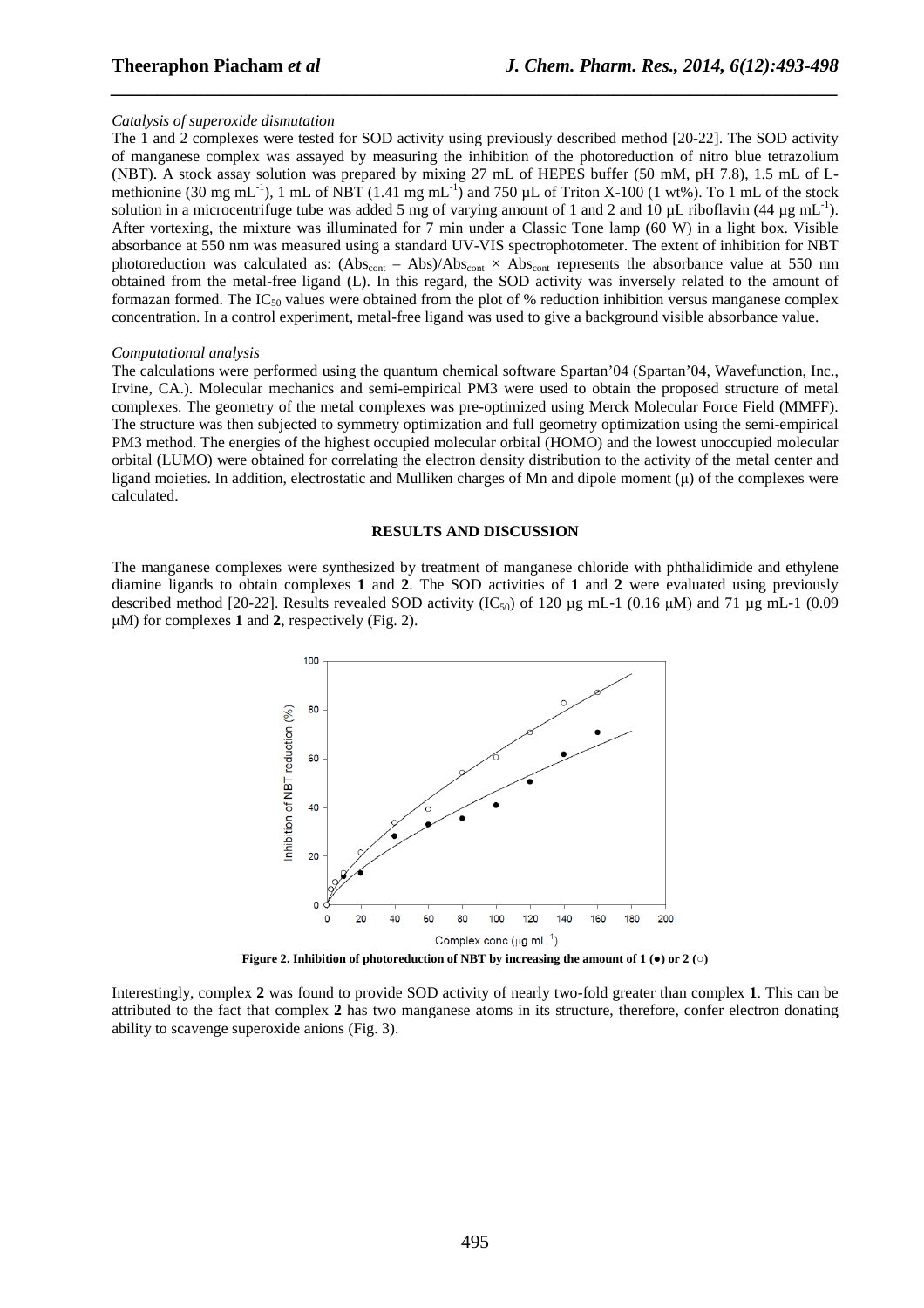

*\_\_\_\_\_\_\_\_\_\_\_\_\_\_\_\_\_\_\_\_\_\_\_\_\_\_\_\_\_\_\_\_\_\_\_\_\_\_\_\_\_\_\_\_\_\_\_\_\_\_\_\_\_\_\_\_\_\_\_\_\_\_\_\_\_\_\_\_\_\_\_\_\_\_\_\_\_\_*

**Figure 3. Ball and stick model of 1 and 2, after energy minimization with semi-empirical PM3** 

To elucidate the structure-activity relationship, we performed molecular modeling and quantum chemical calculations. The molecular properties derived from quantum chemical calculations are shown in Table 1.

|  | Table 1. Molecular properties of complex 1 and 2 derived from quantum chemical calculation |  |  |  |
|--|--------------------------------------------------------------------------------------------|--|--|--|
|  |                                                                                            |  |  |  |

| Compounds                         | Electrostatic charge | Mulliken charge       | п     | HOMO    | <b>LUMO</b> |
|-----------------------------------|----------------------|-----------------------|-------|---------|-------------|
| Complex 1                         | $0.422^a$            | $-0.813^a$            | 14.8  | $-8.23$ | $-1.25$     |
| Complex 1                         | $0.422^b$            | $-0.813^{b}$          | 14.8  | $-8.23$ | $-1.25$     |
| Complex $2 \text{ Mn}^a$          | $0.714^c$            | $-0.834^{\circ}$      | 11.21 | $-7.36$ | $-0.62$     |
| Complex $2 \text{ Mn}^{\text{b}}$ | $0.679$ <sup>d</sup> | $-0.834$ <sup>d</sup> | 11.18 | $-7.37$ | $-0.62$     |
| Complex $2 \text{ Mn}_2^a$        | $0.068^{\circ}$      | $-0.740^{\circ}$      | 11.21 | $-7.36$ | $-0.62$     |
| Complex $2 \text{ Mn}^{\,b}$      | $0.115$ <sup>f</sup> | $-0.740f$             | 11.18 | $-7.37$ | $-0.62$     |
|                                   |                      |                       |       |         |             |

<sup>a</sup> Charge of Manganese ion in complex 1 that was subjected to symmetry optimization.

<sup>*b*</sup> Charge of Manganese ion in complex 1 that was subjected to full geometry optimization.

<sup>c</sup> Charge of first Manganese ion in complex 2 that was subjected to symmetry optimization.

<sup>d</sup> Charge of first Manganese ion in complex 2 that was subjected to full geometry optimization. <sup>e</sup> Charge of second Manganese ion in complex 2 that was subjected to symmetry optimization.

*f Charge of second Manganese ion in complex 2 that was subjected to full geometry optimization.* 



**Figure 4. HOMO/ LUMO for complex 1 (panel A) and complex 2 (panel B)** 

The molecular properties of the metal complexes displayed non-significant difference when they were subjected to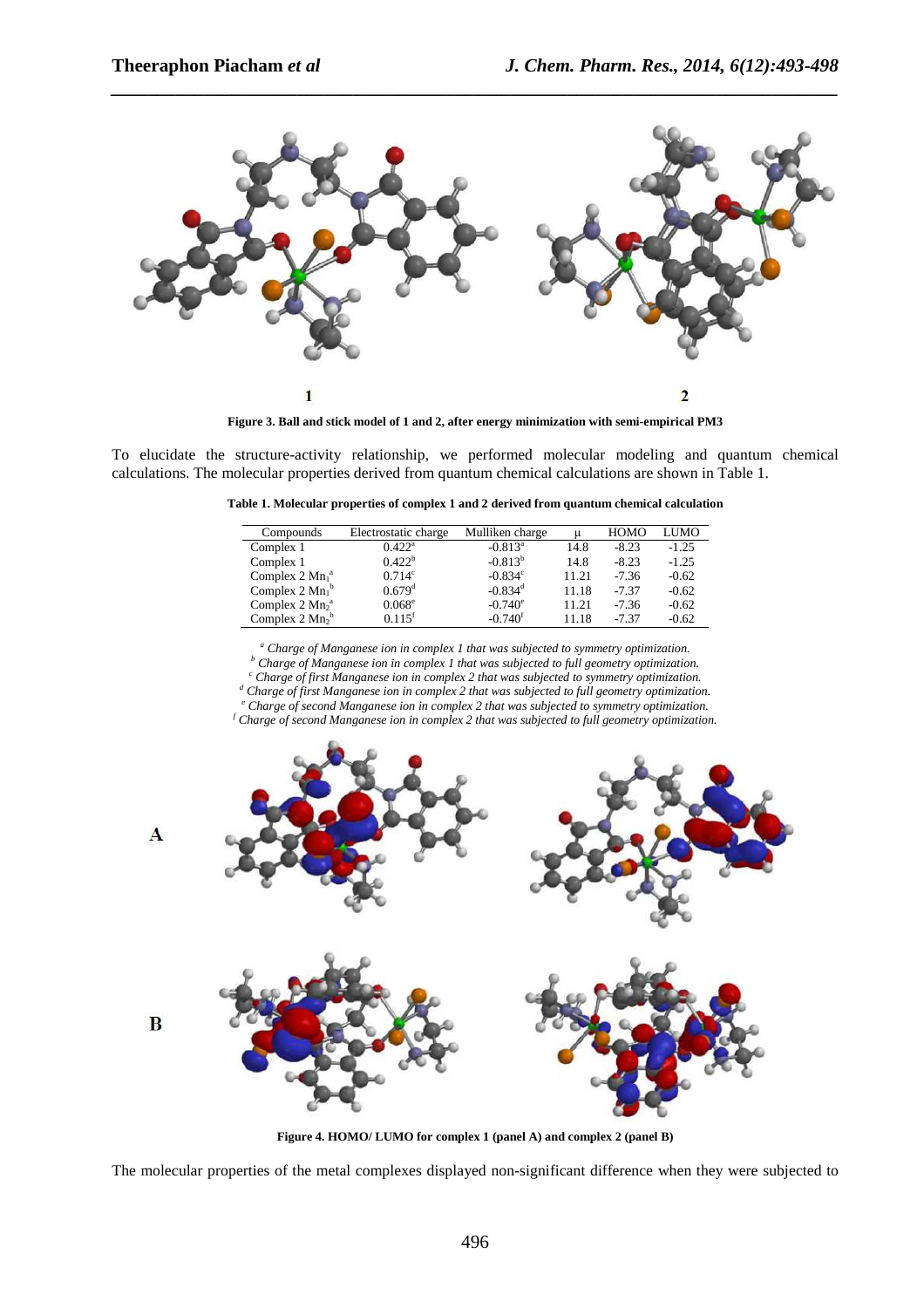symmetry or full geometry optimization. Computational investigation on complex **1** shows that the highest occupied molecular orbital (HOMO) is situated in the vicinity of the manganese (Mn) atom, while the lowest unoccupied molecular orbital (LUMO) is situated in the phthalidimide moiety. This character of electrostatic charge is probably attributed to electron delocalization. Superoxide radical  $(O_2^{\bullet})$  is attracted to the Mn center where dismutation takes place, which is followed by electron transfer to the LUMO of phthalidimide moiety. Comparison of the geometry optimization method for complex **2** (Fig. 4) displayed non-significant difference in the values of HOMO, LUMO, and dipole moments. Suggesting that symmetry optimization is suitable for this study as it requires less computational time than full geometry optimization. Computer simulation of complex **2** implies that one of the two Mn atoms possesses higher electrostatic charge than its counterpart. Furthermore, one of the Mn atom in complex **2**  exhibited higher electrostatic charge than the Mn atom of complex **1**.

*\_\_\_\_\_\_\_\_\_\_\_\_\_\_\_\_\_\_\_\_\_\_\_\_\_\_\_\_\_\_\_\_\_\_\_\_\_\_\_\_\_\_\_\_\_\_\_\_\_\_\_\_\_\_\_\_\_\_\_\_\_\_\_\_\_\_\_\_\_\_\_\_\_\_\_\_\_\_*

Infrared (IR) spectrum of complexes **1** and **2** showed strong imide carbonyl (CO) absorptions at 1711.1 and 1708.7  $cm^{-1}$ , respectively. As the ligand exhibited the absorption of CO at 1714.6  $cm^{-1}$ . The shift of CO absorptions for 1 and **2** to lower frequency suggests Mn-complex formation. Additionally, the amine (NH<sub>2</sub>) absorption of ethylene diamine moiety was not observed. Furthermore, the CH bendings were displayed at 1398.3 (**1**) and 1399.7 (**2**) cm-1 , including the out of plane bendings of aromatic moieties showed strong absorptions at 720.6 (**1**) and 722.5 (**2**) cm-1 . In our previous study on metallobacitracin [20], it was found that the electrostatic charge of the metal ions was positively correlated with the SOD activity. Likewise, the experimental results in this investigation coincide with the theoretical results in which complex **2** exhibited higher SOD activity than complex 1.

### **CONCLUSION**

In summary we have synthesized a novel SOD mimic based on phthalidimide, a pharmacophore responsible for increasing the lipophilicity. These phthalidomide-based complexes possess interesting SOD activity. Further study is underway to develop novel therapeutic agents for reduction of oxidatively harmful reactive oxygen species.

### **Acknowledgements**

This work was supported by the TRF Research Career Development Grant from the Thailand Research Fund and Mahidol University (Grant no. RSA5780020) and partially by the annual budget grant of the Mahidol University (B.E. 2556-2559).

# **REFERENCES**

[1] KH Thompson; C Orvig. *Dalton Trans*., **2006**, 6, 761-764.

- [2] C Gasche; MC Lomer; I Cavill; G Weiss. *Gut*., **2004**, 53, 1190-1197.
- [3] YS Chen; MJ Heeg; PG Brauschweiger; WH Xie; PG Wang. *Angew. Chem. Int. Ed*., **1999**, 38, 1768-1769.
- [4] CS Allardyce; PJ Dyson; DJ Ellis; SL Heath. *Chem. Commun*., **2001**, 15, 1396-1397.
- [5] GB Mackensen; M Patel; H Sheng; CL Calvi; I Batinic-Harberle; BJ Day; LP Liang; I Fridovich; JD Crapo; RD Pearlstein; DS Warner. *J. Neurosci*., **2001**, 21, 4582-4592.
- [6] A Balcerczyk; K Sowa; G Bartosz. *Biochem. Biophys. Res. Commun*., **2007**, 352, 522-525.
- [7] AEO Fisher; G Lau; DP Naughton. *Biochem. Biophys. Res. Commun*., **2005**, 329,930-933.
- [8] W Land; JL Zweler. *Transplant Proc*., **1997**, 29, 2567-2568.

[9] SL Church; JW Grant; LA Ridnour; LW Oberley; PE Swanson; PS Meltzer; JM Trent. *Proc. Nat. Acad. Sci. USA*., **1993**, 90, 3113-3117.

[10] MA Edeas; I Emerit; Y Khalfoun; Y Lazizi; L Cernjavski; A Levy; A Lindenbaum. *Free Radic. Biol. Med*., **1997**, 23, 571-578.

[11] D Salvemini; DP Riley; S Cuzzocrea. *Nat. Rev. Drug Disc*., **2002**, 1, 367-374.

[12] DP Riley. *Chem. Rev*., **1999**, 99, 2573-2587.

[13] A Kamal; AH Babu; AV Ramana; R Sinha; JS Yadav; SK Arora. *Bioorg. Med. Chem. Lett*., **2005**, 15, 1932- 1936.

[14] A Orzeszko; R Gralewska; BJ Starościak; Z Kazimierczuk. *Acta. Biochim. Polon*., **2000**, 47, 87-94.

[15] NJ Lee; JC Koo; SS Ju; SB Moon; WJ Cho; IC Jeong; SJ Lee; MY Cho; EA Theodorakis. *Polym. Int*., **2002**, 51, 569-576.

- [16] ME Franks; GR Macpherson; WD Figg. *Lancet*., **2004**, 363, 1802-1811.
- [17] Y Hashimoto; *Cancer Chemother. Pharmacol*., **2003**, 52, 16-23.
- [18] SK Teo; DI Stirling; JB Zeldis. *Drug Discov. Today*., **2005**, 10, 107-114.
- [19] PL Anelli; L Lunazzi; F Montanari; S Quicit. *J. Org. Chem*., **1984**, 494, 197-199.
- [20] WF Beyer Jr; I Fridovich. *Anal. Biochem*., **1987**, 161, 559-566.
- [21] T Piacham; C Isarankura Na Ayudhya; V Prachayasittikul; L Bülow; L Ye. *Chem. Commun*., **2003**, 11, 1254- 1255.